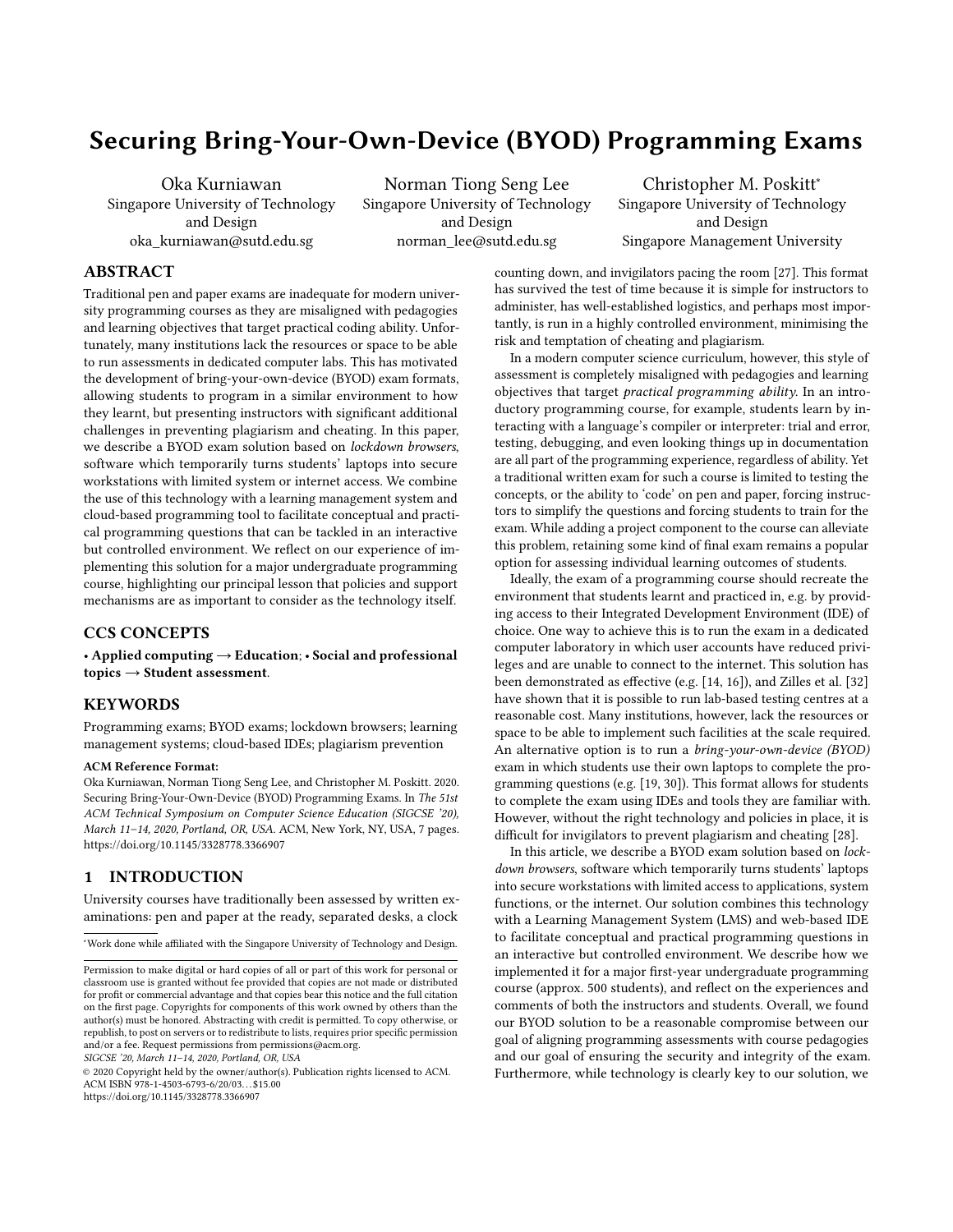learnt that policies and support mechanisms are equally important considerations to ensure the success of BYOD programming exams.

This paper is a revised and extended version of a short article featured in the pedagogy newsletter of the authors' institution [\[21\]](#page-6-8).

# 2 RELATED WORK

In general, instructors are aware of the need to align their assessments, learning objectives, and pedagogies [\[10\]](#page-6-9). Many studies report that practical exams for programming help to achieve this and a number of other benefits. First, they allow students to demonstrate their programming skills in a setting that is close to how they typically code day-to-day [\[9,](#page-6-10) [12\]](#page-6-11). Second, the grading of student answers can often be carried out by automated assessment tools, enabling feedback to be provided in a shorter time compared to manual marking [\[14,](#page-6-2) [30\]](#page-6-6). Third, students are reported to be positive about having access to a compiler, as it enables their code to be tested and syntax errors to be caught [\[30,](#page-6-6) [31\]](#page-6-12). Finally, having practical exams allows data on students' answers to be collected for further analysis of errors that students make [\[16\]](#page-6-3).

Several studies have described the implementation of practical end-of-course exams for programming, including two that did so using computer laboratories in a single sitting. Stephenson [\[30\]](#page-6-6) describes how a programming exam was administered for 109 students, each of whom were allowed full internet access, but with communication between them deterred by having the invigilators provide close supervision. Students were given the option of using their own laptop or the lab computers, with most students opting for the latter. Exam answers that did not pass all the test cases in the autograder were manually graded. Daly and Waldron [\[14\]](#page-6-2) reported a programming exam administered to almost 400 students simultaneously using a dedicated computer laboratory. Automated grading was also used. In their implementation, special student accounts that blocked internet access and had reduced privileges were used to prevent plagiarism (an approach also taken by English [\[16\]](#page-6-3)). Students were, however, allowed to bring along a pre-prepared 'cheat sheet' to the laboratory.

Another approach described by some studies is to conduct such programming exams during regular timetabled lab sessions, thus requiring multiple sittings. Califf and Goodwin [\[11\]](#page-6-13) conducted their final exam in 14 sittings over four days, requiring several versions of the exam question to be written. Instead of a final exam, other studies describe assessing students using regular lab exams scheduled over the duration of the course [\[8,](#page-6-14) [20\]](#page-6-15). There can be many variations in the conduct of laboratory-based programming exams. Cutts et al. [\[13\]](#page-6-16), for example, describe how such exams were run in seven different UK universities.

Dedicated computer laboratories require significant investment, and are not practical for exams with large numbers of students. Running exams on students' own laptops, commonly termed as 'bring-your-own-device electronic exams' or 'BYOD (e-)exams', is another solution. Hillier and Fluck [\[19\]](#page-6-5) describe how a secure and standard operating system environment can be provided by giving each student a Linux USB stick to boot up their computer. Ribeiro and Amaral [\[25\]](#page-6-17) required students to install the open source Safe Exam Browser [\[3\]](#page-6-18) software to restrict network access in their multiple-choice exam. Seow and Soong [\[26\]](#page-6-19) also administered a

multiple-choice BYOD exam, but over two sittings for more than 600 students, and with a prior mock test in which students were able to download the lockdown browser and familiarise themselves with the procedures. Note that neither of these exam formats involved practical programming. ExamSoft [\[1\]](#page-6-20) and Respondus LockDown Browser [\[2\]](#page-6-21) are alternative and commercially available lockdown browsers. Dawson [\[15\]](#page-6-22) points out some ways to hack such systems and suggests some mitigation strategies, some of which include not distributing exam papers on USB devices, making examinations open book, and making past-year exam papers available to students.

Rajala et al. [\[24\]](#page-6-23) developed an in-house examination platform and used it to conduct practical programming exams in Java, with around 100 students at each sitting. On top of a feature to compile and run Java code, the platform also allowed other types of questions to be asked in an exam, such as multiple-choice ones or Parson's Puzzles [\[23\]](#page-6-24). Internet access was restricted via a firewall. It was reported that the exam was "done supervised in a lecture hall or computer lab", thus it is unclear whether exams were conducted solely on a BYOD basis or whether lab computers were used too.

#### 3 CONTEXT

The motivation for designing a BYOD solution came directly from "Digital World" [\[4\]](#page-6-25), our institution's course on computational thinking and programming using Python. In the following, we present an overview of the course, how the students are assessed, and the limitations of its previous exam formats that we set out to overcome.

Digital World is a compulsory introductory programming course taken by every first-year undergraduate at the Singapore University of Technology and Design, regardless of the subject they later choose to major in. The course uses elements of the flipped classroom paradigm, requiring students to complete a set of short readings and a corresponding quiz on our LMS before the first class of each week. During class hours, students are given a weekly problem set, containing programming problems that instructors may use as the basis of their lessons, and homework problems that are left to the students to tackle on their own or with their peers. Solutions to these problems are submitted to Vocareum [\[7\]](#page-6-26), which automatically grades students' solutions according to a variety of test cases. As well as a submission platform, Vocareum is a web-based IDE that students can use to write, run, and debug Python programs.

During the term, students are assessed at multiple junctures via quizzes, homework, and group projects. Nonetheless, a significant portion (50%) of their final grade is derived from their performance in a mid-term and final exam. Both of these exams are split into two parts: Part A consists of short, traditional questions that aim to test their understanding of programming concepts, whereas Part B uses practical programming exercises to test whether students can put those concepts into practice. Given the large number of students (approx. 500) and limited lab space at our institution, our online exams required a BYOD solution from the outset, which has evolved significantly over the many iterations of the course.

In the mid-term exam of the very first run of the course, students were allowed completely unrestricted use of the internet—similar to Stephenson [\[30\]](#page-6-6). This simplified the setup of the exam, with students able to use their own devices and programming environments without any additional steps. However, despite the presence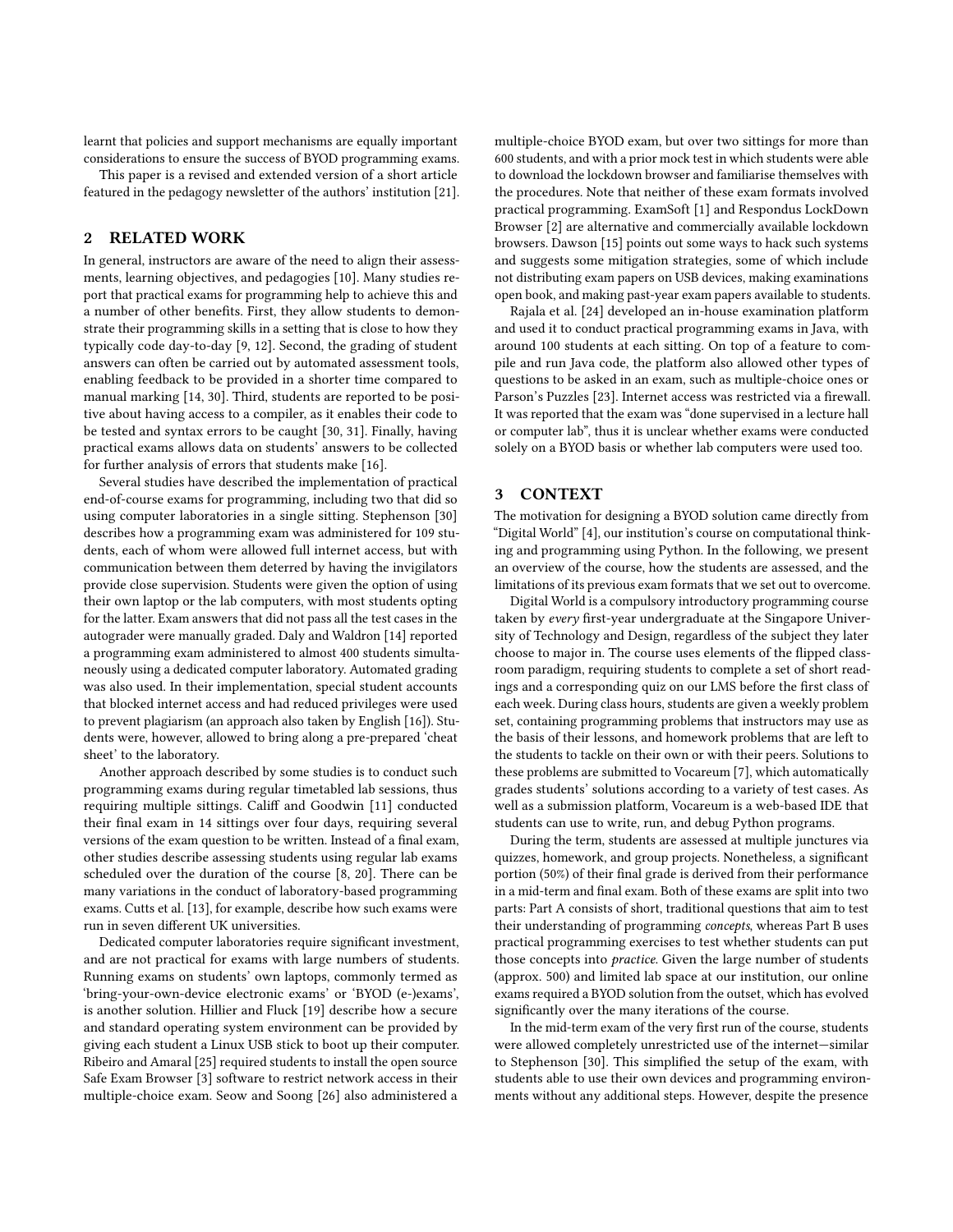<span id="page-2-0"></span>

Figure 1: Components of a secure BYOD programming exam

of invigilators, this unrestricted format unfortunately facilitated some cheating, with some students using file sharing platforms to send solutions to each other. This was detected after the exam when a plagiarism detector was run on the submission platform.

In subsequent exams, it was decided that internet access would be restricted to websites on a whitelist, such as the submission platform itself. Unfortunately, this still presented two major problems. First, for technical reasons, students who were already connected to the router before whitelisting was applied would still retain unrestricted access afterwards. Students were required by policy to reset their connections or laptops prior to exams, but there was no straightforward way of checking whether students actually complied with this. Second, it was still possible for students to circumvent our restrictions by connecting to mobile hotspots with hidden SSIDs. This was very difficult for invigilators to check in an exam setting without being highly intrusive. A better BYOD format was required that balanced the benefits with the need for security.

#### 4 SOLUTION

In designing a secure BYOD programming exam solution, we identified three interdependent components (Figure [1\)](#page-2-0) that needed to be addressed. What technology do we need to secure our students' devices? What policies are needed to safeguard exams? And finally, how will we support the people running the exams?

In the 2019 iteration of Digital World, we designed and implemented a comprehensive BYOD solution that addressed all three components. In terms of technology, we introduced the use of a lockdown browser to secure students' laptops while providing controlled access to our LMS, Vocareum, and some additional webbased IDEs. Complementing this technology, we developed policies to ensure a consistent standard of invigilation across examination rooms, and systematic procedures to be followed for different kinds of system failures. Finally, we designed briefing sessions for our invigilators, and benefited from the real-time technical support of both an in-house team (for the lockdown browser and LMS) and remote engineers (for Vocareum).

Technology. Our technological solution makes use of Safe Exam Browser (SEB) [\[3\]](#page-6-18), a lockdown browser that temporarily turns students' laptops into secure workstations, limiting their access to unauthorised websites, applications, or system functions. For our exams, we configure SEB to block access to all sites other than those on a whitelist, which consists only of our LMS, Vocareum,

<span id="page-2-1"></span>

Figure 2: Overview of the technology in our BYOD exam

and some additional web-based IDEs provided as backup options for students to program in. In our LMS (Blackboard Learn), students answer conceptual questions (Part A), typically structured in formats supporting automated grading, e.g. multiple choice, multiple answers, matching, ordering, fill in the blank, true/false. Testing specific programming concepts (and not just problem solving) is an approach recommended by Zingaro et al. [\[33\]](#page-6-27). With Vocareum [\[7\]](#page-6-26), students interactively develop, test, and submit solutions to practical programming exercises (Part B) in a controlled environment. The platform is familiar to students as it is also used for submitting solutions to problem sheets from our weekly classes. Furthermore, as for these classes, we configure the Vocareum workspace with several executable test cases for each question so that students can quickly check the progress of their solutions.

SEB is the key technological element that allows our LMS and Vocareum to be used safely. Apart from blocking software on students' laptops and non-whitelisted websites, as an added safeguard, SEB provides a 'browser exam key' feature that can be used to ensure that submission platforms will only work when accessed within SEB. For each exam, a unique (secret) hash key can be generated and provided to external platforms so that they can verify that students are indeed using the lockdown browser. While Vocareum implemented this feature for us, Blackboard Learn does not yet support it (although it does so for the Respondus LockDown Browser [\[2\]](#page-6-21)). This meant that we had to develop additional policies (which we discuss later) in order to ensure that the LMS part of the exam is not accessible outside of the exam venue.

Figure [2](#page-2-1) provides an overview of how students interact with these technologies during an exam. First, students launch SEB by opening a 'config file' specific to the exam that is provided by an instructor. This is configured to launch the homepage of our LMS. After logging in, students can access an Exam Folder (Figure [3\)](#page-3-0) from about 15 minutes before the exam up until about 15 minutes after the end. Once the exam starts, they can click an internal link to launch Part A, consisting of conceptual questions in Blackboard's native 'Test'. They can also click an external link to launch the Vocareum platform for attempting and submitting Part B on practical programming. Students can switch between these two parts at their convenience, or even return to the Exam Folder to access additional documentation and links to alternative web-based IDEs.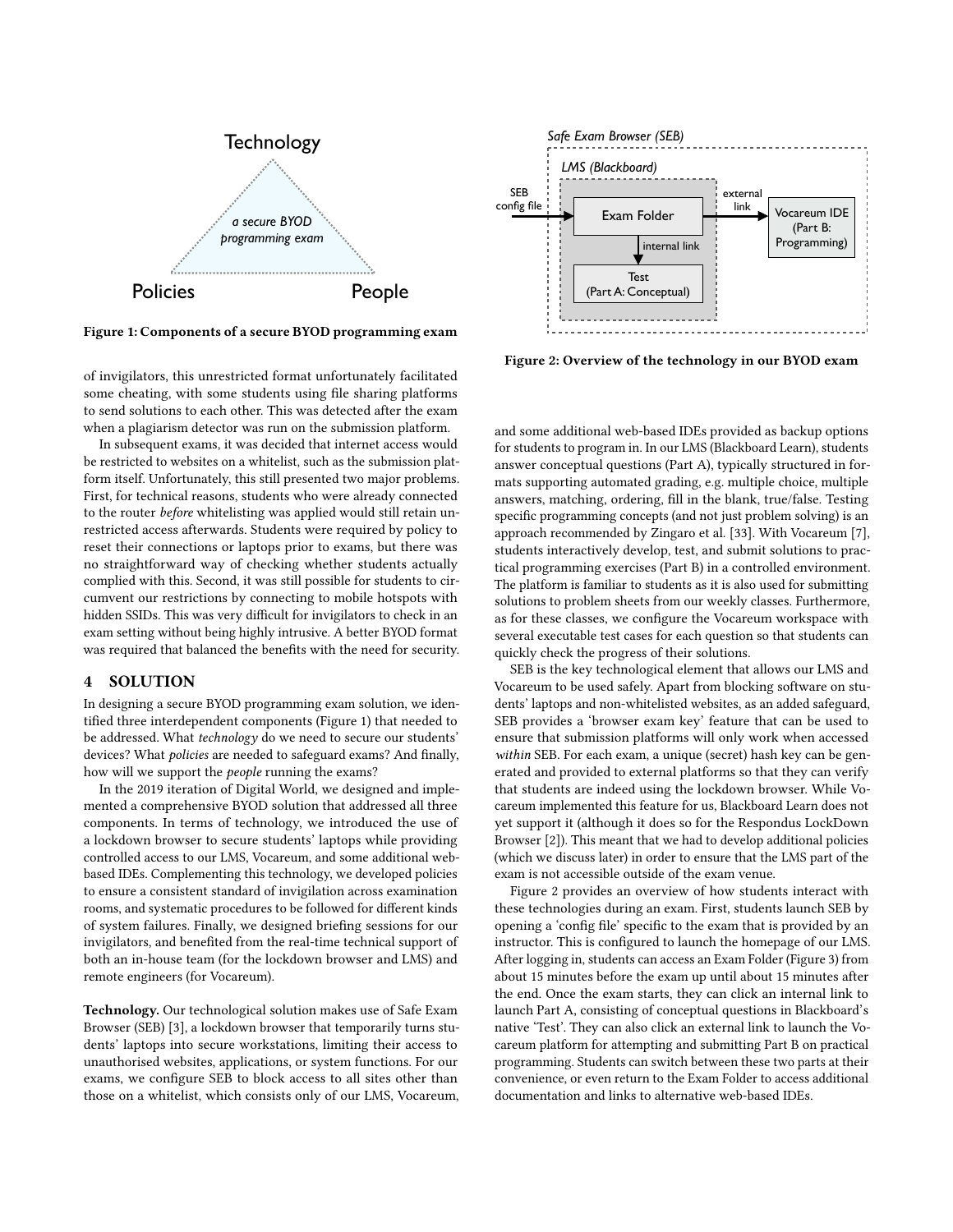<span id="page-3-0"></span>

Figure 3: Contents of the Exam Folder in our LMS

In the Vocareum IDE (Figure [4\)](#page-3-1), we provide students with some 'starter code' (i.e. a template). Students can test their code by clicking the Run button, which executes all of the built-in test cases provided by the instructors, displaying their output in the terminal. Vocareum also provides a BUILD button, but since Python does not require compilation, we re-purpose the button to simply run the code without built-in test cases, i.e. allowing students to write their own tests without the instructors' tests cluttering up the terminal (students can also write tests directly in the terminal). We inform students beforehand on the use of this button and put instructive comments into the starter code (Figure [4\)](#page-3-1). Once satisfied, students submit their solutions using the SUBMIT button. In our exams, we configure Vocareum to allow an unlimited number of submissions, and grade only the latest submission that is received. To encourage timely submissions, strict penalties are imposed for students who submit after the exam: 50% if within 5 minutes, and 100% thereafter.

After the exam, grading is conducted within the LMS and Vocareum, with the latter allowing instructors to run the students' submissions and quickly assess their correctness. Parts of the grading can be automated (e.g. based on test cases), but all submissions are manually checked before the final grade is confirmed. We also still run a plagiarism detection tool in Vocareum to mitigate the risk of any potential flaws in the invigilation of the exam or SEB [\[29\]](#page-6-28).

Policies. To mitigate the main technological limitation—that Blackboard Learn does not yet support SEB's browser keys—as well as other cheating possibilities, we devised and put in place the following policies as safeguards. First, students are told to arrive at the exam venue early and launch the SEB config file. At this stage, students must wait to enter a settings password to activate it, which is provided only 15 minutes before the start of the exam. The questions on our LMS and Vocareum are protected by a separate test

<span id="page-3-1"></span>

Figure 4: Vocareum web-based IDE and submission platform

password, which is provided to students only after the invigilators have verified that all students have launched SEB. The test password is changed 15 minutes after the exam begins and is then known only to the invigilators, preventing students who leave the exam venue (e.g. for the bathroom) from sharing it with other people, and thus preventing the exam from being accessed remotely.

To help eliminate the possibility that students access Blackboard Learn questions outside of SEB, we make use of the browser's exit password feature. The exit password is required to close SEB, and is communicated only after the invigilators have verified that all solutions have been submitted. Note that in situations where a laptop is forced to restart, SEB will automatically restart too. Even if it fails to do so, students would still need the (changed) test password to access the LMS and Vocareum, thus alerting invigilators to the case. Figure [5](#page-4-0) summarises the overall process of running the exam.

Given the different possible points of failure (SEB, LMS, Vocareum, WiFi, students' laptops), we systematically designed procedures for handling all combinations of failures. These involve backup submission platforms, backup IDEs, backup laptops, and in the case of total network failure, manual submission of answers on paper and USB sticks. Some examples of these different cases are summarised in Table [1.](#page-4-1)

People. Finally, it is critical to consider the people involved in running our BYOD solution, especially when exams are run simultaneously across multiple classrooms (as in Digital World). To ensure a consistent experience, invigilators are briefed together in a training session, with special attention given to procedures such as those in Table [1.](#page-4-1) Furthermore, our institution's Educational Technology team strongly supports us by conducting mock exams, testing the software, developing/updating policies, and by providing technical assistance to invigilators and students during exams. Finally, we are also fortunate that Vocareum is willing to provide real-time support during our exams to ensure that technical issues related to their platform can be solved immediately.

# 5 REFLECTIONS

In this section, we reflect on how effective our BYOD format was for the 2019 iteration of Digital World. We report on its advantages and disadvantages from three different perspectives. First, our own,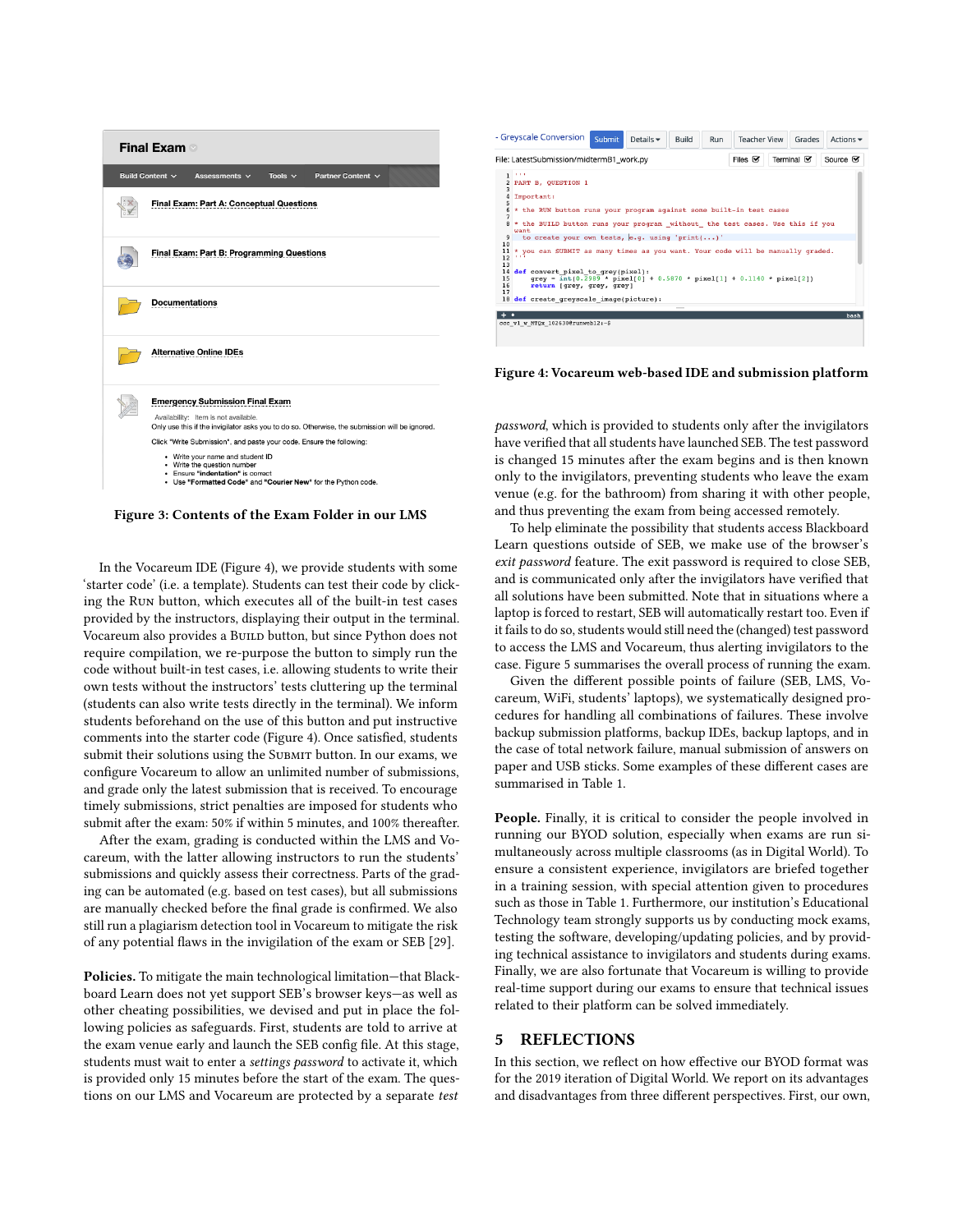<span id="page-4-0"></span>

Figure 5: Timeline (not proportional) of the key events in our BYOD programming exams

<span id="page-4-1"></span>

| <b>Policy Name</b>                      | Severity | <b>Systems Affected</b> | <b>Policy Contains</b>                                          |
|-----------------------------------------|----------|-------------------------|-----------------------------------------------------------------|
| Normal sequence of invigilation         |          |                         | venue, timing, contact person, what to do at what time (Fig. 5) |
| Student forgets their LMS password      | Low      | <b>LMS</b>              | steps to recover password, rules on time extension              |
| Student forgets their Vocareum password | Low      | Vocareum                | steps to recover password, rules on time extension              |
| Students cannot run SEB                 | Medium   | SEB, LMS, Vocareum      | steps for backup laptop or alternative exam mode (paper)        |
| Vocareum is very slow                   | High     | Vocareum                | steps to use alternative online IDE, submission using LMS       |
| LMS is not accessible                   | High     | LMS, Vocareum           | steps for alternative exam mode (paper), contact tech support   |
| Total network breakdown                 | High     | LMS, Vocareum           | steps to exit SEB and use alternative exam mode (paper)         |

Table 1: Examples of policy documents for invigilators to follow

as co-designers of the BYOD exam solution; second, those of our co-instructors who helped to run the exams; and third, those of our students, who were ultimately the ones subjected to it. Finally, we present our overall judgement as to whether the solution achieved our goals, and whether its benefits outweighed its drawbacks.

Our Reflections. Our first use of the BYOD solution was in a onehour quiz taken by the entire cohort of students a few weeks before the mid-term. Despite conducting a mock test one week before this quiz, we ran into some difficulties that led to several improvements for subsequent exams. First, with several hundred students using the platform at the same time, Vocareum was not able to cope with the computational load, leading to several students being unable to submit or test their answers. We worked with Vocareum to address the root cause of the issue, and took steps to reassure students of this. We also devised new policies to mitigate any future technical issues with Vocareum, in particular, using Blackboard's native 'Assignment' and 'Journal' features as a backup means of submission. There were a small number of students who were not able to launch SEB at all during the quiz. They were provided with backup laptops during the test, and our Educational Technology department investigated afterwards. The most frequent reason for the problem was that the wrong version of SEB had been installed.

We found that, despite organising a mock test, several students still struggled with SEB in the first quiz. To resolve this, we started providing 'dummy' SEB config files before the subsequent exams, which students could use to test the interface and practice programming within its restrictions. We observed that this improvement increased the students' confidence and familiarity with the exam environment. Related to this issue, the University of Tasmania (UTAS) reports that for their Linux USB BYOD exams, students are required to test the exam environment beforehand at an organised workshop or on their own [\[6\]](#page-6-29). To take part in the exam, students must prove that they completed the testing by producing a certificate

that is issued upon its completion. In future iterations of our course, we will consider whether or not to introduce a similar policy to minimise disruption caused by unfamiliarity.

In subsequent exams and quizzes, our BYOD solution appeared to work smoothly, aside from a few isolated cases which were managed by invigilators and Educational Technology staff according to our policies (an example of how the components of Figure [1](#page-2-0) are interdependent). One additional issue that arose, however, was related to the security of websites and tools launched by SEB. While SEB provided secure access to Vocareum, it did not prevent Vocareum from circumventing the restrictions. We discovered, for example, that it was possible for students to use the Vocareum terminal (see the bottom of Figure [4\)](#page-3-1) to make external connections. Fortunately, Vocareum responded quickly by providing an option to run our assessments on an 'Exam Server' that did not allow any internet access. Our lesson here is to always challenge our assumptions about the external tools enabled for use within SEB, and to work with vendors to make sure that they are properly secured. An alternative solution would have been to provide offline IDEs via SEB and a virtual desktop infrastructure (as in some lab-based ETH Zürich exams [\[17,](#page-6-30) [22\]](#page-6-31)), where we would have full control, but also the time-consuming task of ensuring that the virtual machines are properly secured.

Hillier and Fluck [\[18\]](#page-6-32) mentioned clear user guides as a key requirement for BYOD exam formats. For their USB BYOD exam, the guides written for the various stakeholders are provided online [\[5\]](#page-6-33). In our course, we prepared slides to be shown during the exam containing the steps and passwords. Moreover, after our first quiz, we also communicated to students our procedures and written policies in case of failure. We believe that together, these documents provided to students meet the requirement of clear user guides. In future iterations of our course, our documentation will continue to be revised for better clarity, and we will aim to communicate our procedures to students more clearly in advance of the exams.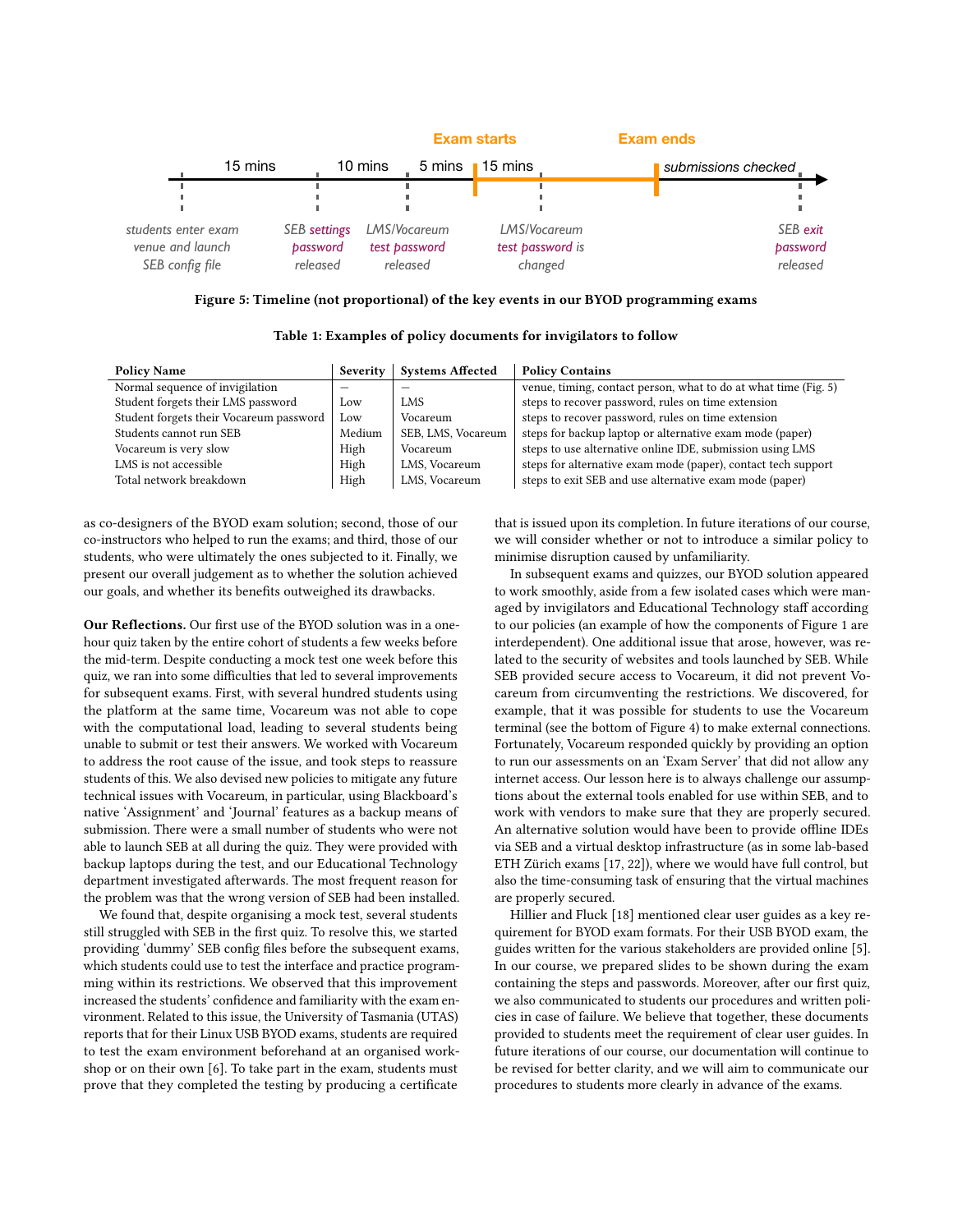Instructor Reflections. We elicited a mix of positive and negative views from the instructor team, including a more critical viewpoint (paraphrased): "Just to handle some dishonest students, we are inconveniencing the majority of honest students in their exam, and I think this is no good. Why do we have to give pain to the majority of honest students just for some dishonest ones?"

While agreeing that it was good for students to be able to complete their programming exams on their own devices, this faculty member felt that our BYOD format involved too much inconvenience, and prevented students from using their day-to-day offline IDEs (e.g. Spyder). The majority of other instructors, however, felt that it was important to implement measures to prevent cheating, in order to reassure the honest students that the exam was being conducted fairly. It was also argued that eliminating the possibility to cheat helps remove the temptation to do it in the first place, especially for students who are struggling under heavy workloads. Still, the discussion led us to reflect that we should always seek to minimise the disruption to students in setting up these safeguards. Allowing students to practice with SEB before the exam is one such way for us to achieve this.

A feature of the exam format that instructors particular liked (over, e.g. pen and paper exams) was the fact that Vocareum allowed them to complete grading faster by having the code ready to run, along with the results of some built-in test cases to indicate the likely quality of code. Note, however, that instructors manually inspected all submissions, to ensure that students did not simply hardcode return values for the given test cases. (Some always try!)

Student Reflections. To gain some viewpoints of the students, we conducted an informal online survey with 13 of them who were reachable over the summer vacation. Using open-ended questions, the students were asked about the positive and negative aspects of the exams, whether they preferred a BYOD or pen and paper format, and if they had any suggestions for improvement.

In terms of the positive aspects, there was a very clear message from the survey responses:

> The students were positive about being able to use their own laptops, as they were familiar and comfortable with them.

Some also mentioned that they can type faster on their own laptops, and need not worry about getting used to the idiosyncrasies of other computers. All of them preferred BYOD exams, because it is possible for them to test and debug their code in the same way as practiced during regular lessons. A few responses highlighted that debugging is an important skill and that paper exams would not allow such a skill to be tested. Several remarks also mentioned that BYOD exams were more realistic, with one student writing: "nobody outside actually programs on pen and paper".

Some negative responses tended to focus on Vocareum, with some students remarking on its slow performance during the first quiz. Fortunately, we did not see any major complaints about the other assessments, as Vocareum were able to rectify the issue for subsequent exams. Moreover, Vocareum is simply an external component of our BYOD exam and any issues can be addressed independently: they are not related to the use of lockdown browsers. Two remarks addressed the user experience of SEB, mentioning that it is difficult to switch between tabs. This affirms that it is necessary

to allow students time to familiarise themselves with SEB on their own. A minority of remarks cited the preparation steps, such as installing the lockdown browser and downloading new config files for every exam, as a negative.

Surprisingly, none of the students in the survey complained about the exam procedures themselves (such as the use of several passwords), and no suggestions for improvement were made about them. Some instructors were worried that the procedures and policies might create a negative experience during the exam. A particular concern was the incompatibility of lockdown browsers with password managers, which are often used by our students. This incompatibility meant students had to memorise or write down their personal LMS and Vocareum credentials (often long and random) for use in the exam. This problem is made worse by an IT policy at our institution that locks students' university accounts after three failed login attempts—a possible source of anxiety for examinees. However, from the students that were surveyed, none of them mentioned this issue at all. It is possible that it was minimised by our frequent reminders to memorise or write down their passwords, and also by the provided 'dummy' SEB config files (in which they would have seen the issue first-hand). Furthermore, by requiring students to come 30 minutes early, our trained invigilators were able to solve isolated cases before the exam started.

Overall Judgement. Taking all viewpoints into account, we felt that the effort required to design and implement this BYOD solution was worth the results it provided us with. First, as instructors it provides us with confidence in the integrity of all submissions received. Second, for students, it gives them the convenience of using their own devices and familiar programming environments (all while remaining controlled). Finally, the convenience of being able to use technology in the grading process (fully automated in the LMS; partially automated in Vocareum) allows for instructors to optimise their time and for students to receive feedback faster.

# 6 CONCLUSION

In this article, we have described a BYOD exam solution for conceptual and practical programming questions, combining technologies such as lockdown browsers, LMSs, and web-based IDEs. We reflected on our implementation of this format in a major undergraduate programming course, finding that students were positive about being able to use their own devices, and were accepting of the exam procedures necessary to facilitate this. We learnt that technology is just one of the key components necessary for a secure BYOD programming exam, and that developing proper policies, safeguards, and training is equally important. With all these considerations in place, our experience has shown us that (despite some initial difficulties) our BYOD exam format is a viable compromise solution that balances our aim for pedagogically-aligned assessments with the need to prevent cheating and plagiarism.

## ACKNOWLEDGMENTS

First, we would like to thank the Educational Technology team at SUTD (especially Magnus Bengtsson and Kristy Chan Hui Ling) for their consistent and strong support in helping to develop this BYOD solution. Second, we would like to thank the instructors and